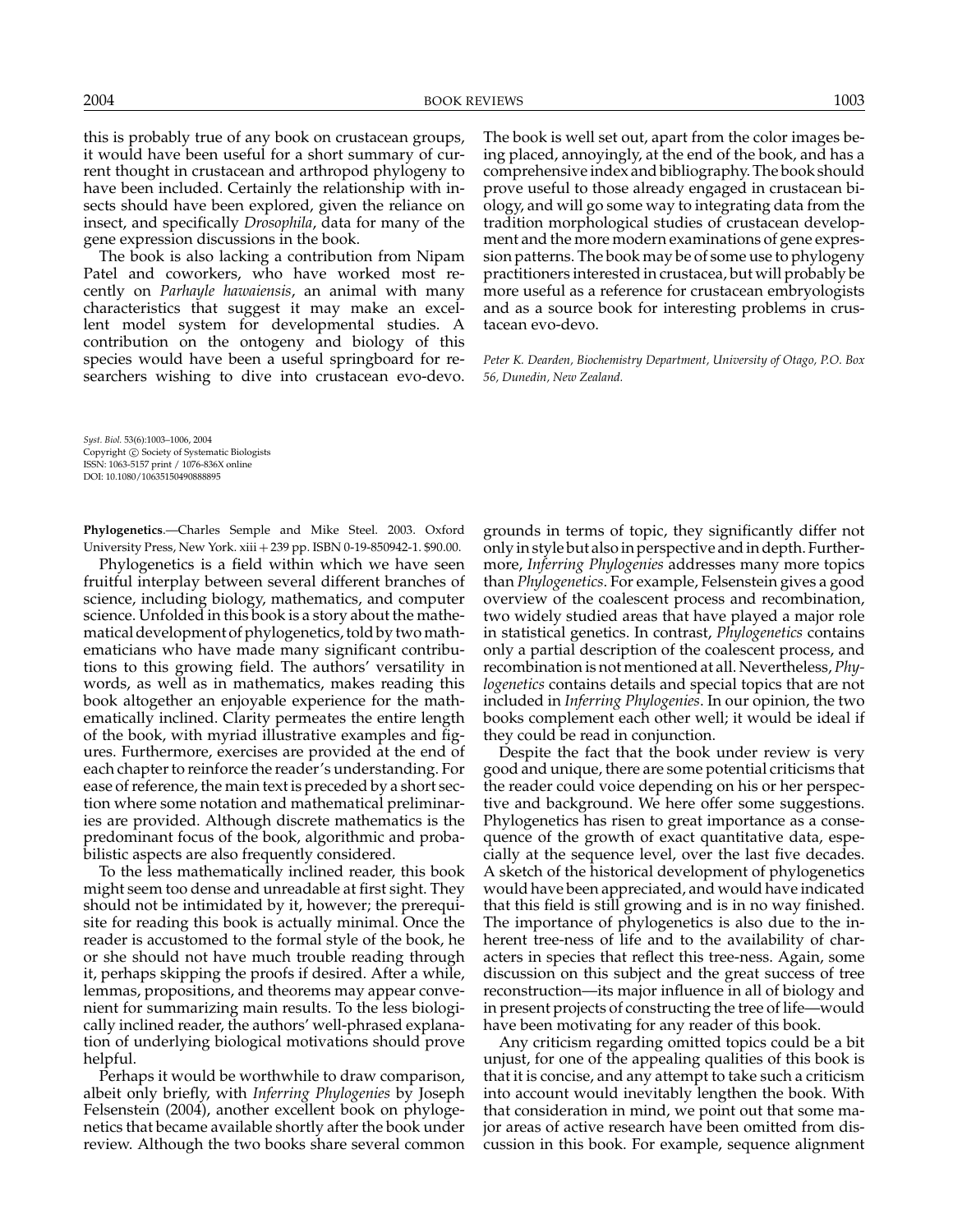is hardly mentioned, although one of the authors of this book has done some groundbreaking work that has given new momentum to the field of statistical alignment on phylogenetic trees. In general, alignment of sequences is an important problem and often is a precursor to phylogenetic analysis. Recent developments have extended stochastic models of character evolution to consider the alignment problem by also including a stochastic description of insertion and deletion processes.

Although the authors' choice of topics closely reflects their interest, the book is in no way a mere eclectic collection of their previous publications. The book consists of eight very well-organized chapters that are skillfully sewn together to make one coherent picture. Logical flow of the book is well thought out, with some chapters being smoothly interconnected. Relevant introductory materials are provided when necessary, and each chapter, except for Chapter 1, ends with at least one specialist topic. Commonly used symbols are listed near the end of the book, which we found very useful at times. In what follows, we briefly summarize what each chapter contains.

An indispensable tool in phylogenetics is graph theory, and indeed a common theme which runs through all the chapters in the book is graph theory, in one form or another. Numerous useful terminologies and facts from graph theory are laid out in Chapter 1, appropriately setting the scene for the coming of fully developed theories in later chapters. The so-called intersection graphs, which play an important role in later chapters in particular and in combinatorial biology in general, are also discussed in Chapter 1. The chapter closes with a brief look into three concrete biological applications, aside from phylogenetics, in which graph theory has proved useful. These examples well illustrate how mathematical concepts such as intersection graphs naturally arise in biological problems.

Chapter 2 introduces a class of fundamental objects called *X*-trees, which appear time and again throughout the book. Here, *X* denotes a finite set that labels certain vertices, and phylogenetic trees, which are of main interest to biologists, are a particular kind of *X*-trees. The main reason for considering such a general class of objects is that, as fully described later in the book, there exists a natural equivalence between *X*-trees and a certain kind of set system related to *X*. This equivalence has played a key role in the mathematical study of phylogenetics.

Various types of *X*-trees—including rooted *X*-trees and ranked phylogenetic trees, the latter being commonly used in population genetics to represent coalescent processes—are defined and several relevant enumeration results are provided. Related to simple models of speciation and extinction in biology, two widely studied models for randomly generating rooted binary phylogenetic trees are discussed. Three types of tree rearrangement operations on binary phylogenetic trees, which can be used to transform one tree to another, are also discussed in Chapter 2. These operations have many applications in phylogenetics, including finding maximum parsimony trees and reconstructing phylogenetic trees, to name a couple.

In Chapter 3, the aforementioned equivalence between *X*-trees and a certain type of set system—more precisely, a collection of pairwise compatible *X*-splits is formalized as the "Splits-Equivalence Theorem" (Buneman, 1971). An *X*-split is a partition of the set *X* into two nonempty subsets, and two *X*-splits are said to be compatible if a certain condition is satisfied. As the authors elaborate through various topics in this chapter, the notion of *X*-splits, as well as that of their compatibility, is central to the mathematical study of phylogenetics. For instance, several well-known methods of finding consensus trees, useful for representing common characteristics of a collection  $P$  of  $\bar{X}$ -trees, are based on determining *X*-splits shared by all or some *X*-trees in P. Also described in Chapter 3 is an analogue of the Splits-Equivalence Theorem for rooted *X*-trees. Furthermore, the so-called Buneman graph, associated to a set of *X*-splits not necessarily pairwise compatible, is discussed in the specialist topic section.

The main topic of Chapter 4 is characters, which can be roughly described as certain attributes—for example, morphological, or genetic data—associated with species. More precisely, characters are functions from a nonempty subset of *X* into a set of states. Characters are of primary importance because they allow us to reconstruct phylogenetic trees. Convexity and compatibility of characters—the former being closely related to homoplasy-freeness in biology—are examined in this chapter using graph theoretical techniques. Biologically, a collection of characters is said to be compatible if all characters in the collection could have evolved on the same *X*-tree without encountering homoplasy. There exists a tight link between *X*-splits and a special type of character called "binary," and this link is highlighted in the chapter. In addition, this chapter addresses several important issues such as studying the algorithmic complexity of determining compatibility, dealing with the case in which a collection of characters is not entirely compatible, generalizing characters to account for ambiguity in data, and determining when there exists a unique *X*-tree associated with a compatible collection of characters.

Chapter 5 focuses on the widely used method of maximum parsimony for inferring phylogenetic trees from characters. The main idea underlying this method is to choose the simplest possible explanation when a given collection of characters is not entirely compatible. This approach can be divided into two parts, namely to determine the parsimony score of a sequence of characters for a given tree and to find a maximum parsimony tree. Both of these topics are clearly addressed in the chapter. In its classical formulation, maximum parsimony concerns minimizing the number of changes in character states. Given a phylogenetic tree, computing the minimum number of changes and finding the most parsimonious explanation can be done using an efficient algorithm called the Fitch-Hartigan algorithm. This classical problem, as well as several interesting extensions of it, is described here in the authors' usual clear style.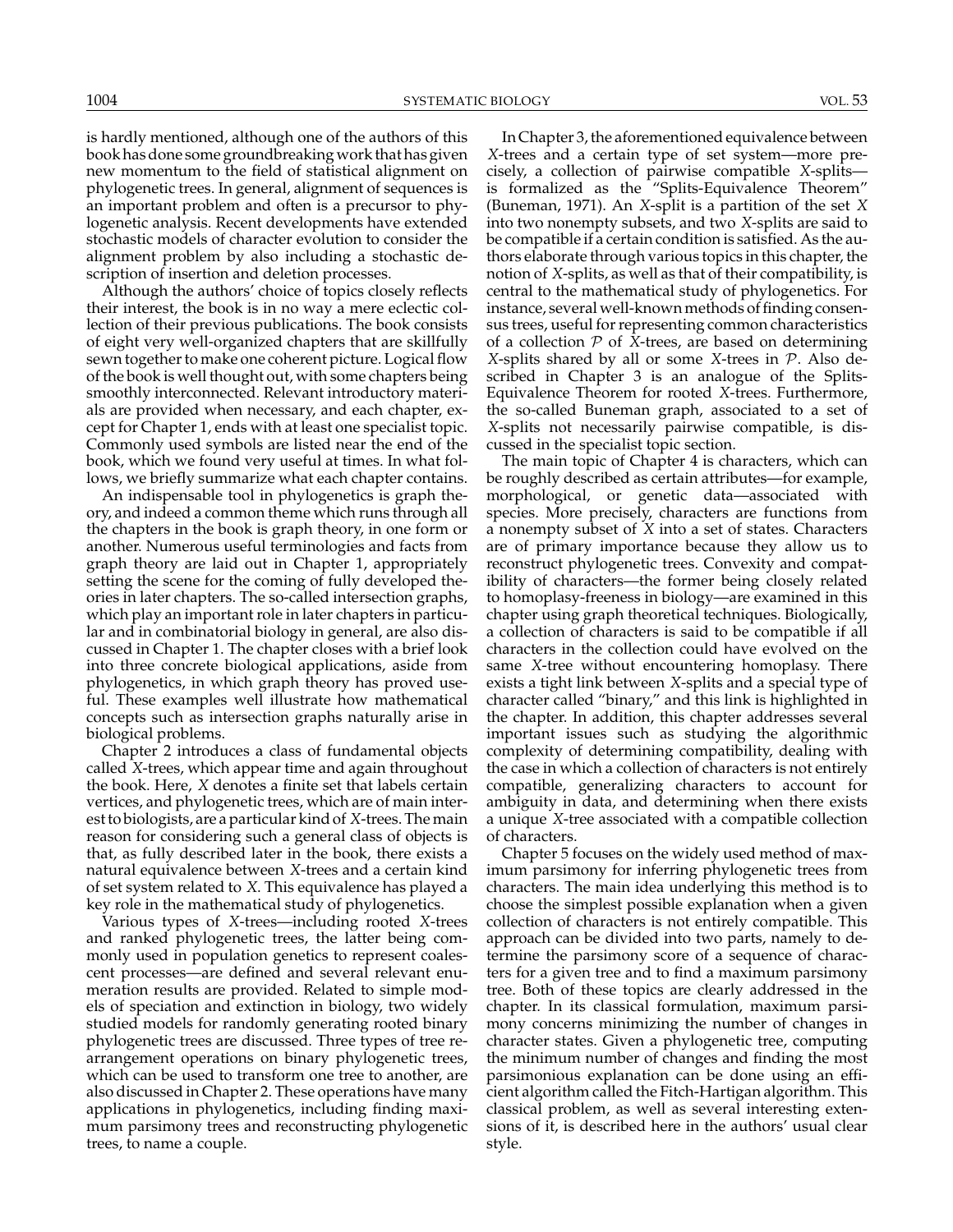What brings special light to this well-known topic, in our opinion, is the authors' ability to elaborate on insightful connections between the maximum parsimony problem and discrete mathematics, sometimes in the context of probabilistic questions. How combinatorial and graph theoretical analyses can be useful for phylogenetics is well demonstrated here. For example, the authors describe the translation of the classical parsimony problem into the Steiner problem for graphs and discuss how it can be used in connection with the Buneman graph, introduced in Chapter 3, to show that every maximum parsimony tree for a collection of distinct binary characters is displayed in the associated Buneman graph.

Chapter 6 concerns various questions that stem from combining the information contained in different trees to construct a single tree. Algorithmic aspects are emphasized in various places in this chapter. Two principal tasks of growing importance are to determine the compatibility of an arbitrary collection of semilabelled trees, either all rooted or all unrooted; and, when a given collection of trees is not compatible, to construct a tree, called supertree, that best summarizes the information contained in the input trees. Both unrooted and rooted cases are examined in detail, and the contrast between the two cases highlighted in the chapter is very illuminating. The rooted case is shown to be more tractable for two reasons. First of all, for a set of unrooted phylogenetic trees, determining compatibility is NP-complete, whereas for rooted phylogenetic trees, there exists a polynomial-time reconstruction algorithm called BUILD (Aho et al., 1981), variation on whose theme leads to other useful applications. Secondly, there exists a supertree method for rooted phylogenetic trees that satisfies a certain set of desired properties, but the same does not hold for unrooted trees.

At the heart of tree reconstruction is the notion of a tree to be "identified" or "defined" by its subtrees. In the case of unrooted phylogenetic trees, subtrees that serve as elementary building blocks are quartet trees, defined as binary phylogenetic trees with exactly four leaves. The authors have appropriately chosen important questions for discussion, including finding the number of required quartet trees, using quartet trees for tree reconstruction, and determining which subsets of quartet trees associated to a tree define the tree. The problem of determining whether a collection of subtrees is definitive is also considered.

Chapter 7 marks an important place in the book, as it is where edge lengths are considered for the first time. Given a phylogenetic tree with positive edge weights, a natural distance function can be defined on the set of species. Namely, the distance between any pair of species *x* and *y* can be defined as the sum of the edge weights in the path joining *x* and *y*. An important problem relevant to tree reconstruction is studying the converse of the above statement. That is, given an arbitrary dissimilarity map on *X*—determined from input data, for instance—it is of interest to know whether such a map can be represented by an *X*-tree with positive edge weights and, if so, to construct such a representation.

A vast amount of mathematical work has been done on this topic, and it certainly helps to have important results gathered in one place, as the authors have done in this chapter.

In addition to the theoretical works related to determining when a dissimilarity map is a tree metric, several tree reconstruction methods, including the popular neighbor-joining method, are described in the chapter. These methods can be applied to arbitrary dissimilarity maps. The authors also provide a readable account of split decomposition theory, which has been implemented in *SplitsTree*, a computer software widely used by biologists (Dress et al., 1996). Furthermore, there are two specialist topics covered in this chapter, both of which have much biological, as well as mathematical, significance.

Chapter 8, the final chapter of the book, is about stochastic processes on trees describing the evolution of characters, a topic central to phylogenetics. Given a sequence of characters generated by such a stochastic process on a particular phylogenetic tree, how well various reconstruction methods can recover the underlying tree is an important question, in regard to both testing existing methods and devising new ones. Markov processes on phylogenetic trees—and, more generally, on graphs—are introduced, and probability distributions of characters, as well as that of dissimilarity, are examined for various models. Under certain assumptions, such distributions are shown to determine the underlying tree, up to isomorphism and the position of the root.

Although some important topics such as maximum likelihood and Bayesian methods are only very briefly mentioned, this chapter still carries much weight, for it contains, along with a clear exposition of the results described above, an accessible introduction to numerous advanced topics. Of particular usefulness is the authors' lucid and confluent description of the Hadamard transformation, rate variation across characters, and groupbased models. Their clear explanation of the Felsenstein zone and phylogenetic invariants should also be useful to nonspecialists.

The authors state in the preface that their intention is to provide "a reasonably self-contained overview of an expanding field." In our opinion, they certainly succeed in meeting that goal. The list of references compiled in the book by itself seems quite useful. All in all, this book should serve as an excellent mathematical introduction to phylogenetics for beginners and as a good reference for experts in the field.

We wish to point out, however, that this book is an outlier among books on phylogenetics, in the sense that it is not intended for the same type of audience as that for which most books and review articles for instance, Felsenstein's book—on the subject are directed. This book is much more mathematical than other available books, and hence is perfect for discrete mathematicians who want to learn about the theory behind phylogenetics. There is still room for a more